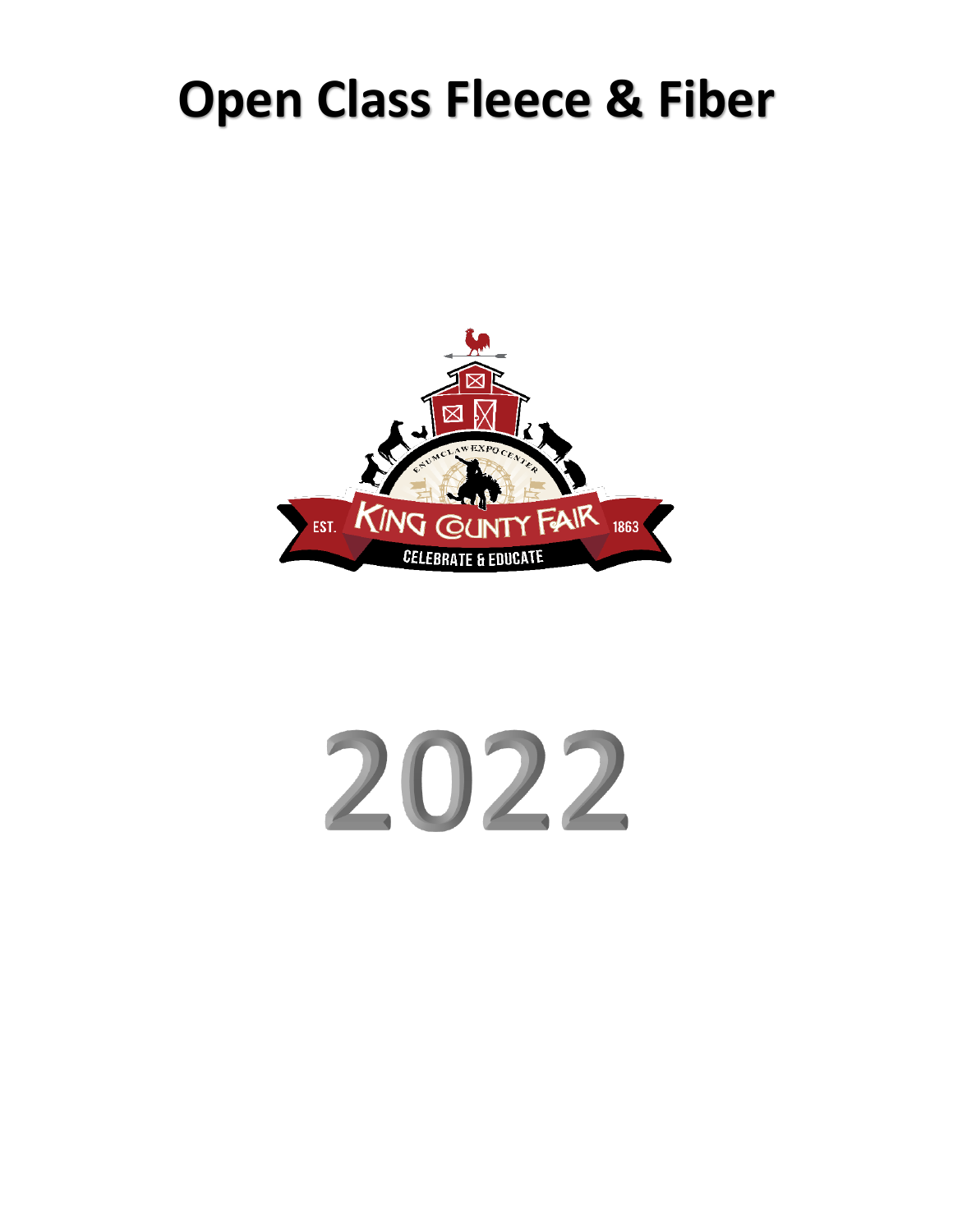# ALL FLEECES MUST BE PRE-ENTERED

# ENTRY FEE, \$4 PER FLEECE PER CLASS, MUST BE PAID AT TIME OF ENTRY

Fleeces Must be Delivered (No Mail In fleeces accepted) Saturday, July 9, 10 am – 4 pm

| Superintendent                 | Kandi Dodrill 206-226-1784                                                                                                                                                                                 |
|--------------------------------|------------------------------------------------------------------------------------------------------------------------------------------------------------------------------------------------------------|
| Asst<br>Superintendent         |                                                                                                                                                                                                            |
| Herdsmanship                   | Minimum two hours per member. Additional hours may be required based on the number of<br>exhibitors. Must be available on set up day along with duty sign up sheets. Must be done to<br>receive awards     |
| Entry form                     | May 1st, 2022, by 6pm on Fair Entry for animal projects<br>only.https://fairentry.com/Fair/SignIn/16482                                                                                                    |
| Area setup time                | Saturday, July 9 <sup>th</sup> , 2022 at 10:00am $-$ 4pm                                                                                                                                                   |
| <b>Exhibit Release</b><br>Time | Barns close @ 9pm on Thursday, Friday and Saturday of the Fair.<br>Sunday July 17, 2022 - Barn closes 6:00 pm (End of Fair Day) Barn needs to be clean of all<br>cage waste and cages need to be put away. |

#### **FLEECE SHOW RULES**

1. Fleeces must be delivered between 10 am and 4 pm to the Livestock barn at the King County Fairgrounds on Saturday, July 9. No mail in entries will be accepted. Attendant will give exhibitor an entry tag for each class. THESE MUST BE REVIEWED AND COMPLETED BEFORE THE FLEECE WILL BE ACCEPTED. Tag MUST BE PRESENTED FOR PICKUP.

2. Fleeces must remain on display until release time Sunday, July 17<sup>th</sup> @6pm.

The Fair will not be responsible for fleeces after that time.

3. Fleece must be shorn from animals owned by the exhibitor.

4. Fleeces shall not be more than 12 months growth. The definition of 12 months shall be the definition commonly accepted by the wool trade.

5. Exhibitors are limited to winning two premiums per class and limited to entering a total of four breed classes.

6. Fleeces will be judged based on type and class but can be further classified by the judge into smaller or larger classes based on entries. Ram or wether fleeces may be shown in designated classes and commercial classes.

7. Fleeces may not be tied. Present the fleece in large, clear plastic bags with no tears.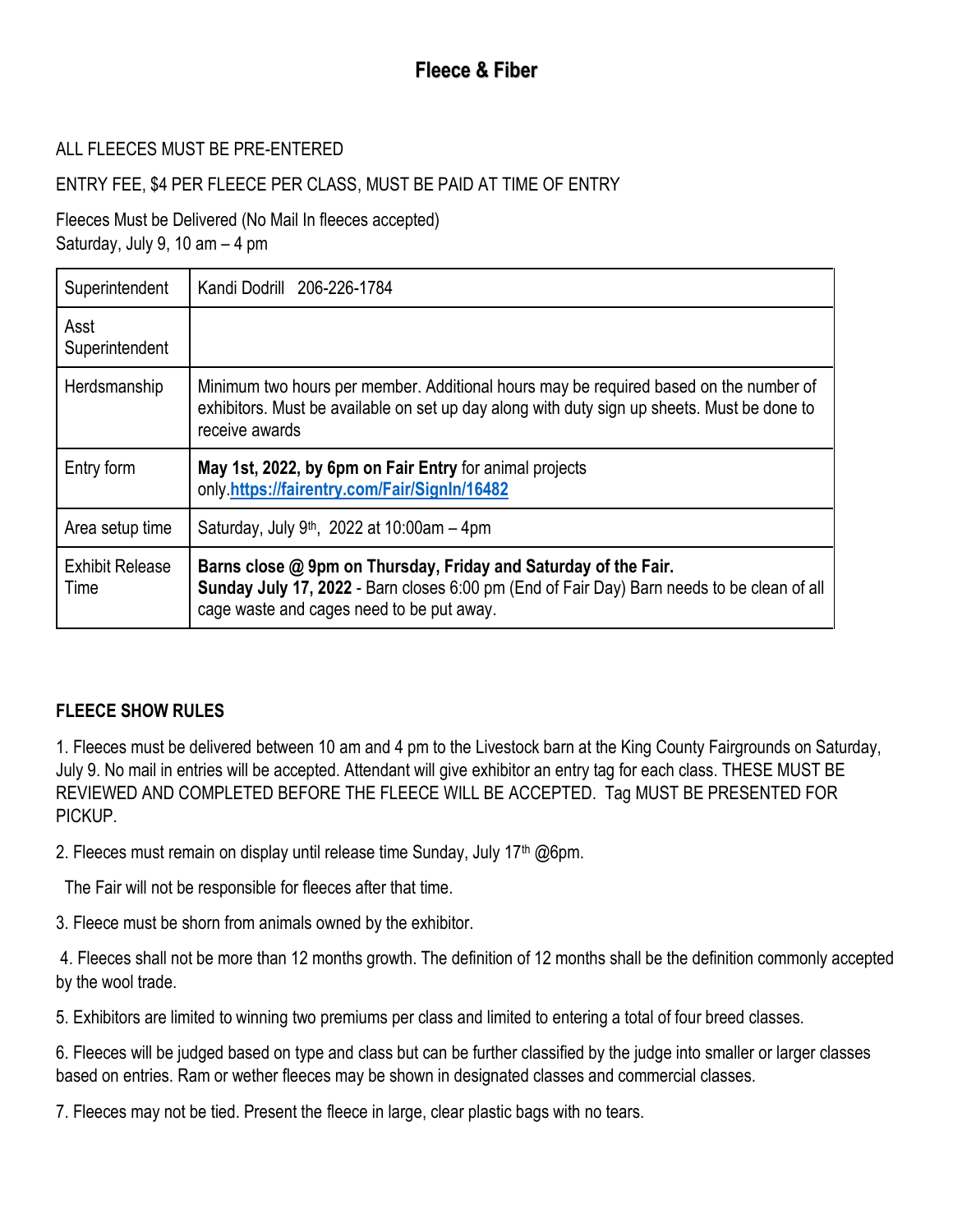# **Fleece & Fiber**

8. Natural colored fleeces entered in breed classes, Division 750 and 751 cannot be entered in the natural colored fleece classes Division 753 and 755. Natural Colored fleece division will be judged according to criteria established by the Natural Colored Wool Growers Association.

9. Goat Entries –

- Buck Fleeces are limited to kids under one year of age.
- Cashmere Fleeces may be shown in 2 gallon zip-lock bags.
- Cashmere may be shorn or combed but cannot be dehaired.
- Cashmere fleece must be a minimum of 1  $\frac{1}{4}$  inches long.

10. Alpaca & Llama Entries –

- Fiber must be sheared and not brushed, have it's locks structure intact, and be displayed cut side out.
- Fiber must represent the full blanket/barrel.
- Alpaca & Lllama fleeces must be noodled in a plastic sheet and placed inside a large, clear, plastic bag.
- Minimum length of llama fiber undercoat is 3 inches. There is no maximum length of fiber for animals under 24 months of age. Maximum staple length is 8 inches on animals over 25 months.
- Minimum length of alpaca fiber undercoat is 3 inches. There is no maximum length of fiber for animals under 24 months of age. Huacaya Alpacas over 25 months of age have a Maximum staple length of 8 inches. Suri alpacas over 25 months of age may have a maximum fiber length of 14 inches.
- 11. Depending on the number of entries, llama and alpaca classes may be divided by color and lots added.

12. All judges' decisions will be final. Judges may disqualify any entry for just cause, and may reassign entries to categories, as seem proper.

13. All Prizes and Awards will be announced at a later date.

# **EXAMPLES OF WOOL GRADES**

Rambouillet, Merino, Etc. - Fine and Half, 60s-80s, Microns 24.9-17.7 Columbia, Corriedale, etc - Three-eights, 56s-58s, Microns 27.8-24.9 Most of the down (meat) breeds - Quarter, 50s-54s, Microns 30.9-27.8 Romney, Border Leicester - Low Quarter 46s-48s, Microns 34.3-31 Cotswold and Lincholn – Common and Braid 44s and Coarser, Microns 40-34.4

# **FLEECE SHOW CLASSES**

Class Numbers are listed below. Fleeces must be from purebred sheep owned by the exhibitor. Tag on fleece must denote breed of sheep. There must be one tag for each class in which fleece will be shown. Classification will be based on breed. Classes will be established for any breed with two or more exhibitors. Fleeces with no breed competition will be shown in a section for "OTHER WOOL BREEDS" or "OTHER MEAT BREEDS." Fleeces shown in WHITE BREED CLASSES may also be shown in COMMERCIAL FLEECE Classes.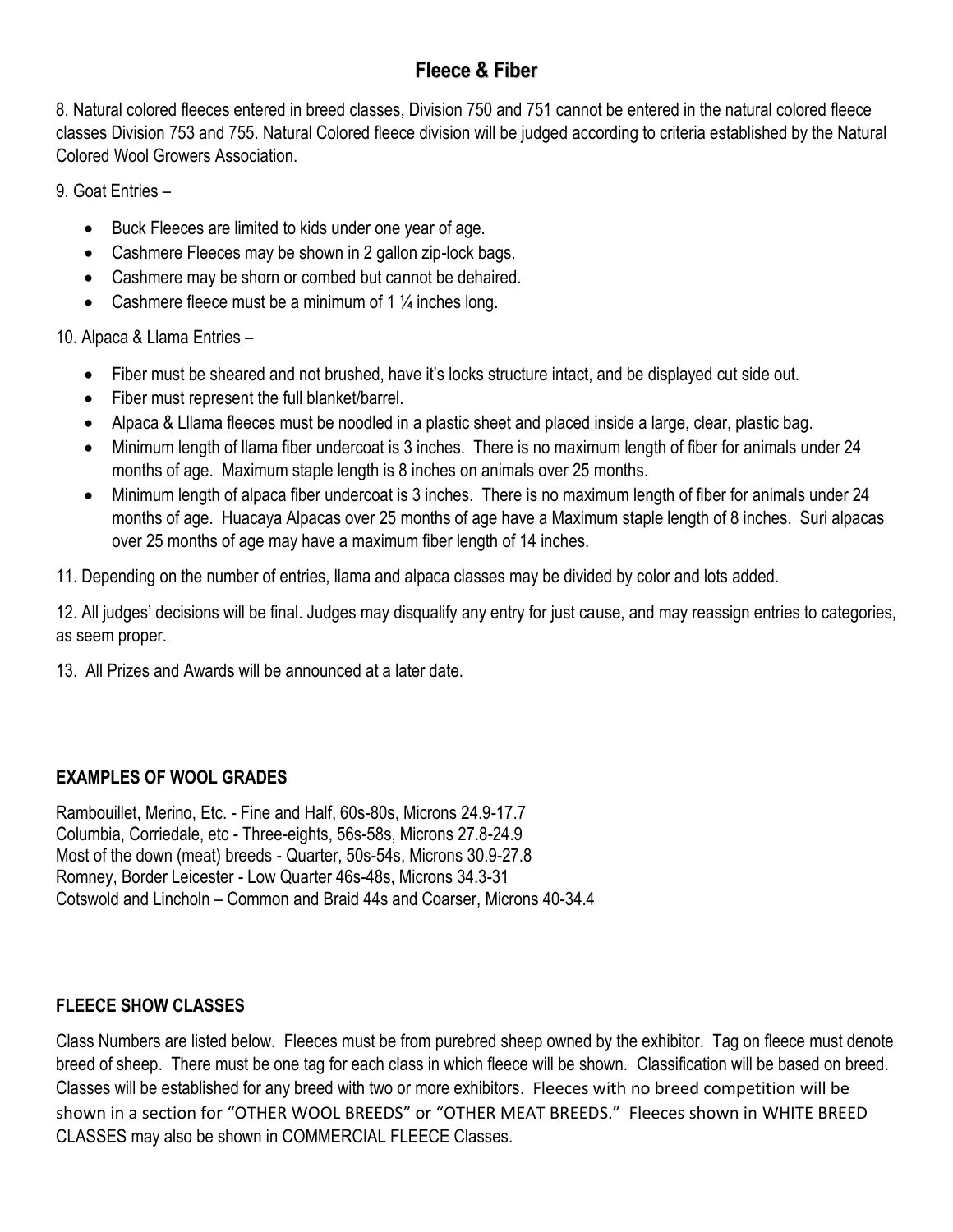# **EWE BREED FLEECE – DIVISION OC 750**

# **RAM BREED FLEECE – DIVISION OC751**

|              |       |                                  | Ram             |       |                                 |
|--------------|-------|----------------------------------|-----------------|-------|---------------------------------|
| Ewe Breed    |       |                                  | <b>Breed</b>    |       |                                 |
| Class        |       |                                  | Class           |       |                                 |
| <b>OC750</b> |       |                                  | OC751           |       |                                 |
| Division     | Class |                                  | <b>Division</b> | Class |                                 |
| OC 750       | 1001  | <b>Border Leicester</b>          | OC 751          | 1001  | <b>Border Leicester</b>         |
|              |       |                                  |                 |       | <b>Natural Colored Border</b>   |
| OC 750       | 1002  | Natural Colored Border Leicester | OC 751          | 1002  | Leicester                       |
| OC 750       | 1003  | Cheviot                          | OC 751          | 1003  | Cheviot                         |
| OC 750       | 1004  | Columbia                         | OC 751          | 1004  | Columbia                        |
| OC 750       | 1005  | Coopworth                        | OC 751          | 1005  | Coopworth                       |
| OC 750       | 1006  | Corriedale                       | OC 751          | 1006  | Corriedale                      |
| OC 750       | 1007  | Cotswold                         | OC 751          | 1007  | Cotswold                        |
| OC 750       | 1008  | <b>Natural Colored Cotswold</b>  | OC 751          | 1008  | <b>Natural Colored Cotswold</b> |
| OC 750       | 1009  | Dorset                           | OC 751          | 1009  | Dorset                          |
| OC 750       | 1010  | Hampshire                        | OC 751          | 1010  | Hampshire                       |
| OC 750       | 1011  | Jacob                            | OC 751          | 1011  | Jacob                           |
| OC 750       | 1012  | Lincoln                          | OC 751          | 1012  | Lincoln                         |
| OC 750       | 1013  | <b>Natural Colored Lincoln</b>   | OC 751          | 1013  | <b>Natural Colored Lincoln</b>  |
| OC 750       | 1014  | Merino                           | OC 751          | 1014  | Merino                          |
| OC 750       | 1015  | Oxford                           | OC 751          | 1015  | Oxford                          |
| OC 750       | 1016  | Rambouillet                      | OC 751          | 1016  | Rambouillet                     |
| OC 750       | 1017  | Romney                           | OC 751          | 1017  | Romney                          |
| OC 750       | 1018  | <b>Natural Colored Romney</b>    | OC 751          | 1018  | <b>Natural Colored Romney</b>   |
| OC 750       | 1019  | Scottish Blackface               | OC 751          | 1019  | Scottish Blackface              |
| OC 750       | 1020  | Southdown                        | OC 751          | 1020  | Southdown                       |
| OC 750       | 1021  | Suffolk                          | OC 751          | 1021  | <b>Suffolk</b>                  |
| OC 750       | 1022  | Targhee                          | OC 751          | 1022  | Targhee                         |
| OC 750       | 1023  | <b>Other Meat Breeds</b>         | OC 751          | 1023  | <b>Other Meat Breeds</b>        |
| OC 750       | 1024  | Other Wool Breeds                | OC 751          | 1024  | <b>Other Wool Breeds</b>        |
| OC 750       | 1025  | Shetland                         | OC 751          | 1025  | Shetland                        |
| OC 750       | 1026  | Navajo-Churro                    | OC 751          | 1026  | Navajo-Churro                   |
| OC 750       | 1027  | <b>CVM/Romeldale</b>             | OC 751          | 1027  | <b>CVM/Romeldale</b>            |
| OC 750       | 1028  | Shropshire                       | OC 751          | 1028  | Shropshire                      |
| OC 750       | 1029  | Gotland                          | OC 751          | 1029  | Gotland                         |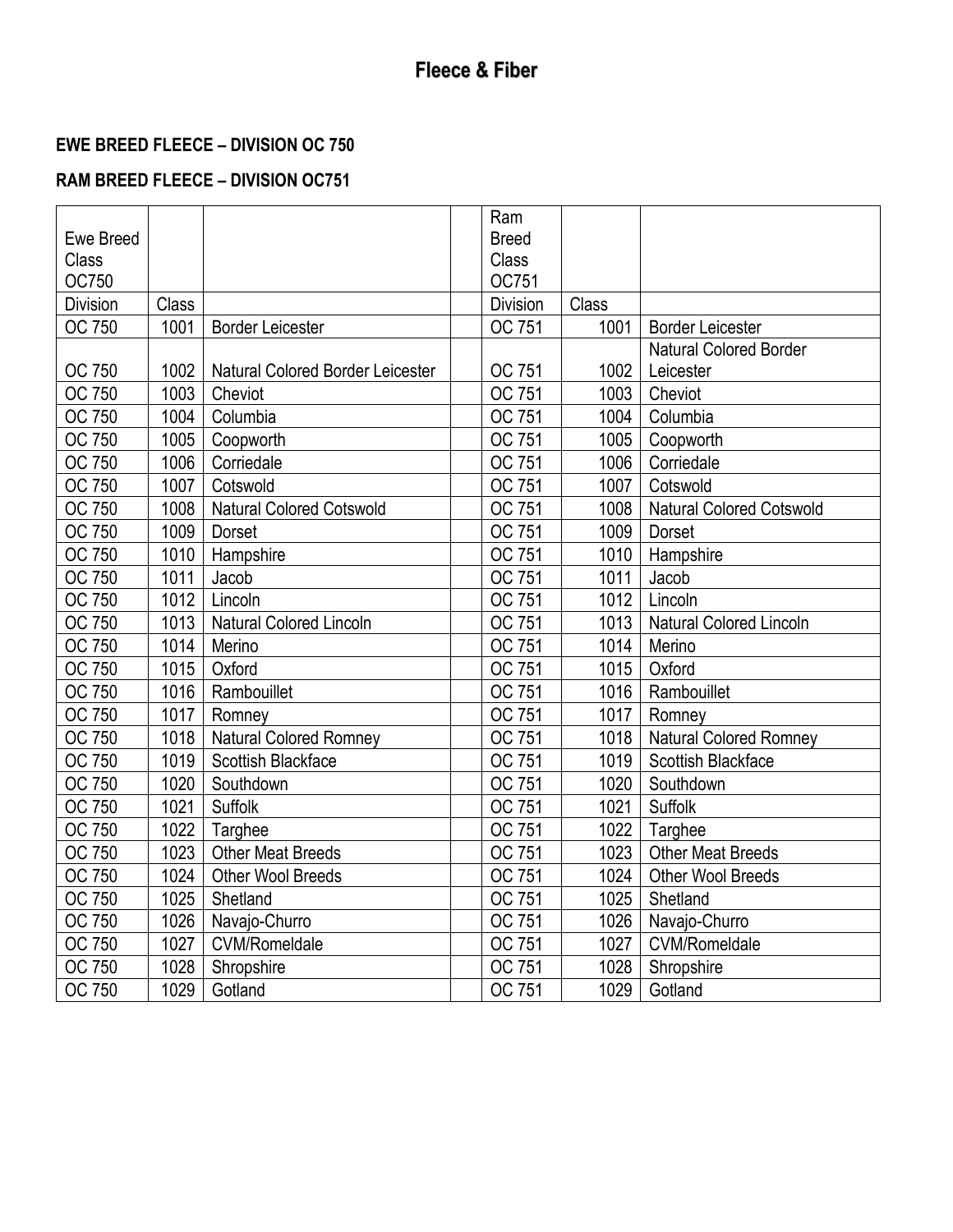# **COMMERCIAL FLEECE – DIVISION OC752**

Fleece may be entered from the white purebred classes, in divisions 750 and 751, or entered only in this division. Fleeces must have a tag filled out for each class in which they will be shown, entry fees apply.

| <b>Division</b> | Class |                                                   |
|-----------------|-------|---------------------------------------------------|
| OC752           | 2001  | Fine and Half, 60s-80s, Microns 24.9-17.7         |
| OC752           |       | 2002 Three-eights, 56s-58s, Microns 27.8-24.9     |
| OC752           |       | 2003 Quarter, 50s-54s, Microns 30.9-27.8          |
| OC752           | 2004  | Low Quarter 46s-48s, Microns 34.3-31              |
| OC752           | 2005  | Common and Braid 44s and Coarser, Microns 40-34.4 |

#### **NATURAL COLORED EWE FLEECE – DIVISION OC 753**

| <b>Division</b> | Class |                                                   |
|-----------------|-------|---------------------------------------------------|
| OC753           | 3001  | Fine and Half, 60s-80s, Microns 24.9-17.7         |
| OC753           |       | 3002 Three-eights, 56s-58s, Microns 27.8-24.9     |
| OC753           |       | 3003 Quarter, 50s-54s, Microns 30.9-27.8          |
| OC753           | 3004  | Low Quarter 46s-48s, Microns 34.3-31              |
| OC753           | 3005  | Common and Braid 44s and Coarser, Microns 40-34.4 |
|                 |       |                                                   |

#### **NATURAL COLORED RAM FLEECE – DIVISION OC754**

| <b>Division</b> | Class |                                                   |
|-----------------|-------|---------------------------------------------------|
| OC754           | 3001  | Fine and Half, 60s-80s, Microns 24.9-17.7         |
| OC754           |       | 3002 Three-eights, 56s-58s, Microns 27.8-24.9     |
| OC754           |       | 3003 Quarter, 50s-54s, Microns 30.9-27.8          |
| OC754           |       | 3004 Low Quarter 46s-48s, Microns 34.3-31         |
| OC754           | 3005  | Common and Braid 44s and Coarser, Microns 40-34.4 |
|                 |       |                                                   |

#### **FIBER GOAT CLASSES – DIVISION 755**

| <b>Division</b> | Class |                | Lot |                                                   |
|-----------------|-------|----------------|-----|---------------------------------------------------|
| OC755           | 4001  | Mohair         | A   | Doe Kid Fleece - under 1 year                     |
| OC755           | 4002  | Mohair NC      | B   | Doe Fleece - fine adult, yearling, & two year old |
| OC755           | 4003  | Cashmere       | С   | Doe Adult Fleece - Over two year old              |
| OC755           | 4004  | Cashmere NC    | D   | Buck or Wether Kid Fleece - under 1 year          |
| OC755           | 4005  | Pygora         | Е   | Wether Fleece - yearling and older                |
| OC755           |       | 4006 Pygora NC |     |                                                   |
| OC755           | 4007  | Cashgora       |     |                                                   |

- OC755 4008 Cashgora NC
- OC755 4009 Other
- OC755 4010 Other NC